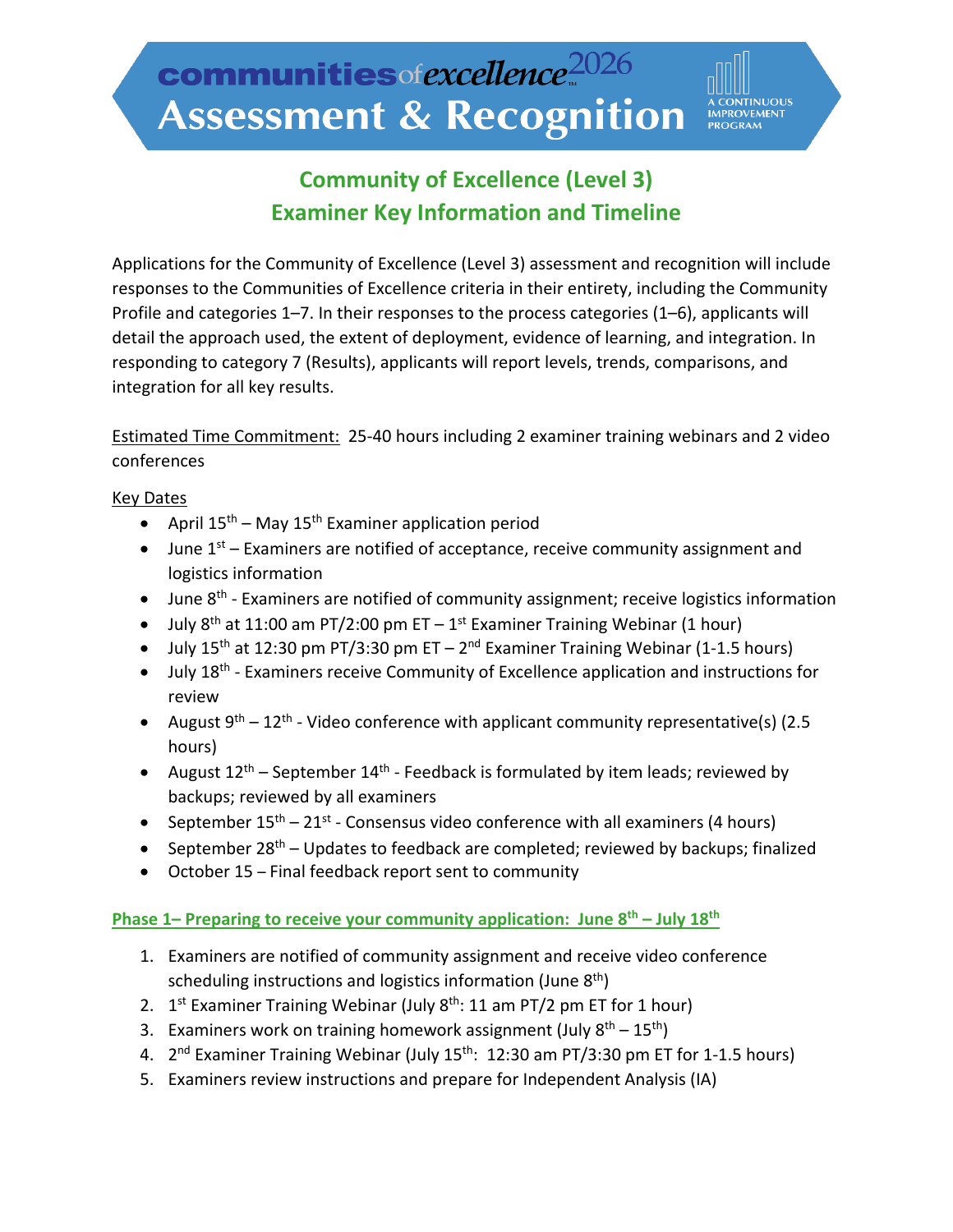## **Phase 2 – Independent Analysis: July 18th – August 12th**

- 1. Receive the Application Community applications, instructions, and templates are sent to examiners on July 18<sup>th</sup>.
- 2. Prepare for Independent Analysis
	- a. Read the Communities of Excellence Framework in its entirety. Read the notes for each item as well as the glossary of key terms.
	- b. Read the Community of Excellence application assigned including the glossary of abbreviations (if provided).
	- c. Use the box on page 1 of the Independent Analysis Template to note any preliminary themes or thoughts.
	- d. Receive Key Factors Worksheet from your team leader by July 20<sup>th</sup>.
- 3. Conduct an Independent Analysis –Capture what you think you know about the applicant's processes and results, and what more you need to know using the Analysis Review Worksheet on the Independent Analysis Template. Do the following for each item (1.1, 1.2, 2.1, 2.2. etc.) Post by August  $1^{st}$ .
	- a) Read the item in the COE Framework.
	- b) Choose 4–6 key factors for the item and write them in the appropriate box.
	- c) Analyze the application with an eye on key factors, framework questions, and ADLI or LeTCI.
	- d) On the Analysis Review Worksheet on the Independent Analysis Template, write down your observations for that item based on the key factors, framework questions, and ADLI or LeTCI. See the template for examples. (Do not select, write, or prioritize strengths and OFIs at this time.)
	- e) Based on your observations, write down potential questions for the applicant. For each item, limit your potential questions to the 2-3 most critical.
	- f) Complete independent analysis for all items by August  $1<sup>st</sup>$ .
	- g) Your team leader will then compile the final list of questions to send to applicant by August 5<sup>th</sup>.
- 4. Receive item lead assignments from your team leader by August  $5<sup>th</sup>$ .
- 5. Participate in video conference with examiner team and applicant community representative(s) to discuss questions (August  $9^{th}$  – 12<sup>th</sup> for 2.5 hours).

# Phase 3 – Feedback Formulation: August 13<sup>th</sup> – September 14<sup>th</sup>

- 1. Feedback Formulation Re-read the application and use the Feedback Template for your assigned items.
	- a) For the Community Profile (if assigned as lead), write up to 3 highlights and three considerations in total (NOT for each Profile question).
	- b) For each item assigned, write 1-6 findings, as appropriate for the amount of information in the application and the maturity level of the applicant. See the examples in categories 1, 2, 4, and 7 in the Feedback Template.
	- c) Complete by August  $24<sup>th</sup>$ .
- 2. Item backups complete review by August  $31^{st}$ .
- 3. Item leads incorporate backup review comments by September 2<sup>nd</sup>.